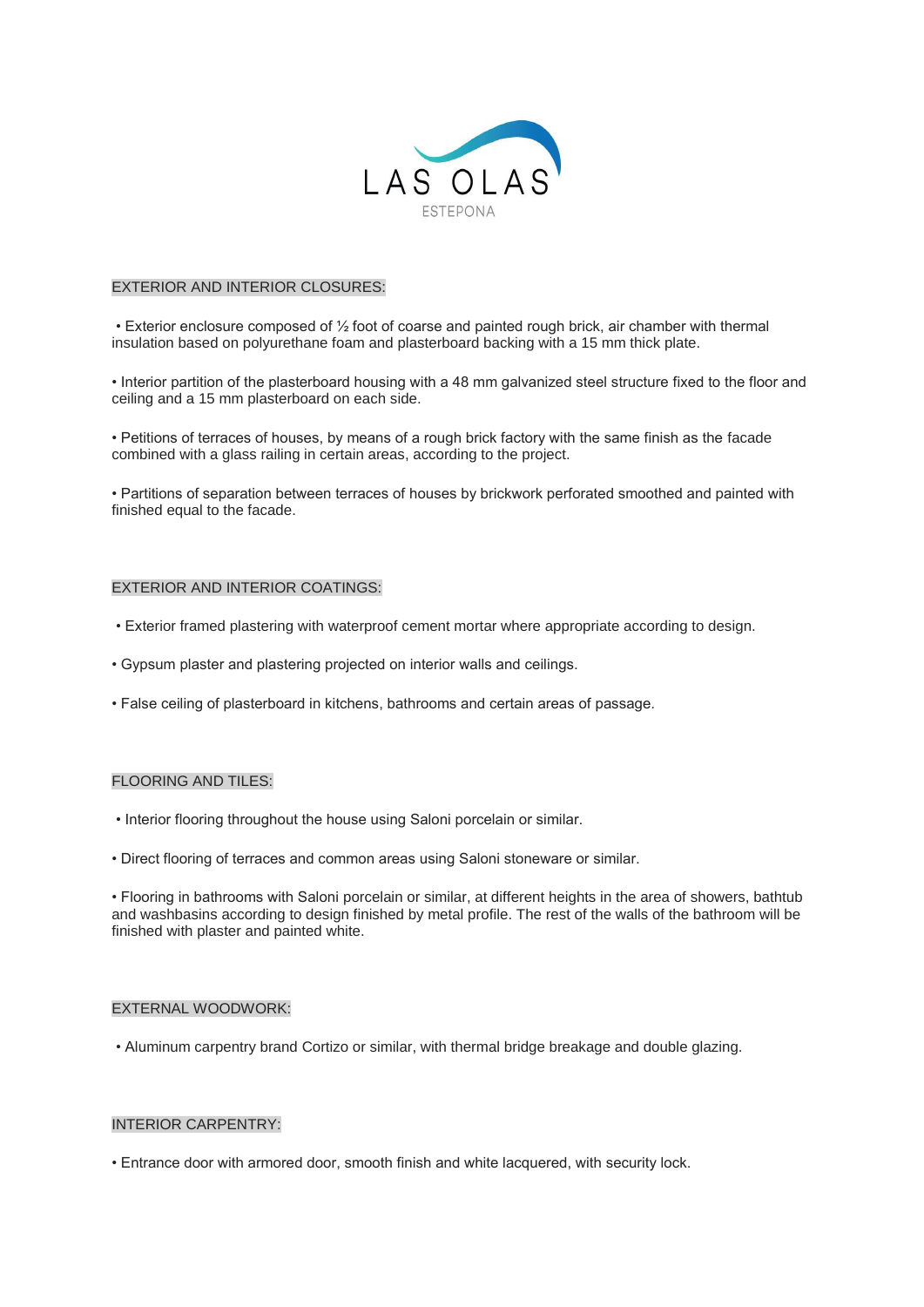• Plain lacquered doors in white color according to design with blade height 2.20 m, with crank and chrome hardware.

• Fronts of folding cabinets with lined interior of cupboards with melamine including trunk and hanging bars according to design and a 60 cm chest of drawers per bedroom.

#### ELECTRICITY AND TELECOMMUNICATIONS:

- The first quality electrical and telecommunications installation, according to current regulations.
- Mechanisms finished in white.
- Telephone and television points in all bedrooms, living room and kitchen.
- Doorman installation with automatic opening of a pedestrian door. (Main apartment door and portal)
- Terraced lighting through wall sconces for surface lighting.

• In corridors of common areas, portals, pedestrian entrances and stairwells will be illuminated by LED type lights.

#### PLUMBING:

• All cold and hot water installation is carried out according to current regulations, with 1st quality pipe for cold water and heat-treated for hot water, with partial cuts in each wet room and individualized by each appliance.

• Production of DHW by thermo-electric.

#### AIR CONDITIONING INSTALLATION:

• Installation of air conditioning cold-heat for living room and bedrooms, through ducts.The installation consists of high electrification forecast in the house, which allows to contract the necessary energy, power supply line from the housing box to the location of the outdoor unit, the bathroom where the indoor unit is housed will have the false ceiling recordable and there will be a forecast of drainage, refrigeration line and electrical interconnection between indoor and outdoor unit, Climaver type fiberglass duct network or similar for air impulsion, double deflection impulse grids, manual regulation and slat return grids at 45 °, as well as channelling and cable for thermostat. Indoor and outdoor unit (with location of the outdoor machine on a communal area or terrace)

#### BATHROOMS:

- Gala toilets or similar, white.
- Acrylic bathtub, where appropriate according to design, Gala brand or similar white.
- White acrylic resin shower tray, brand Gala or similar in the main bathroom.

• Bathroom furniture in the main bathroom under the sink with progressive closing and total extraction. Of measures according to plans.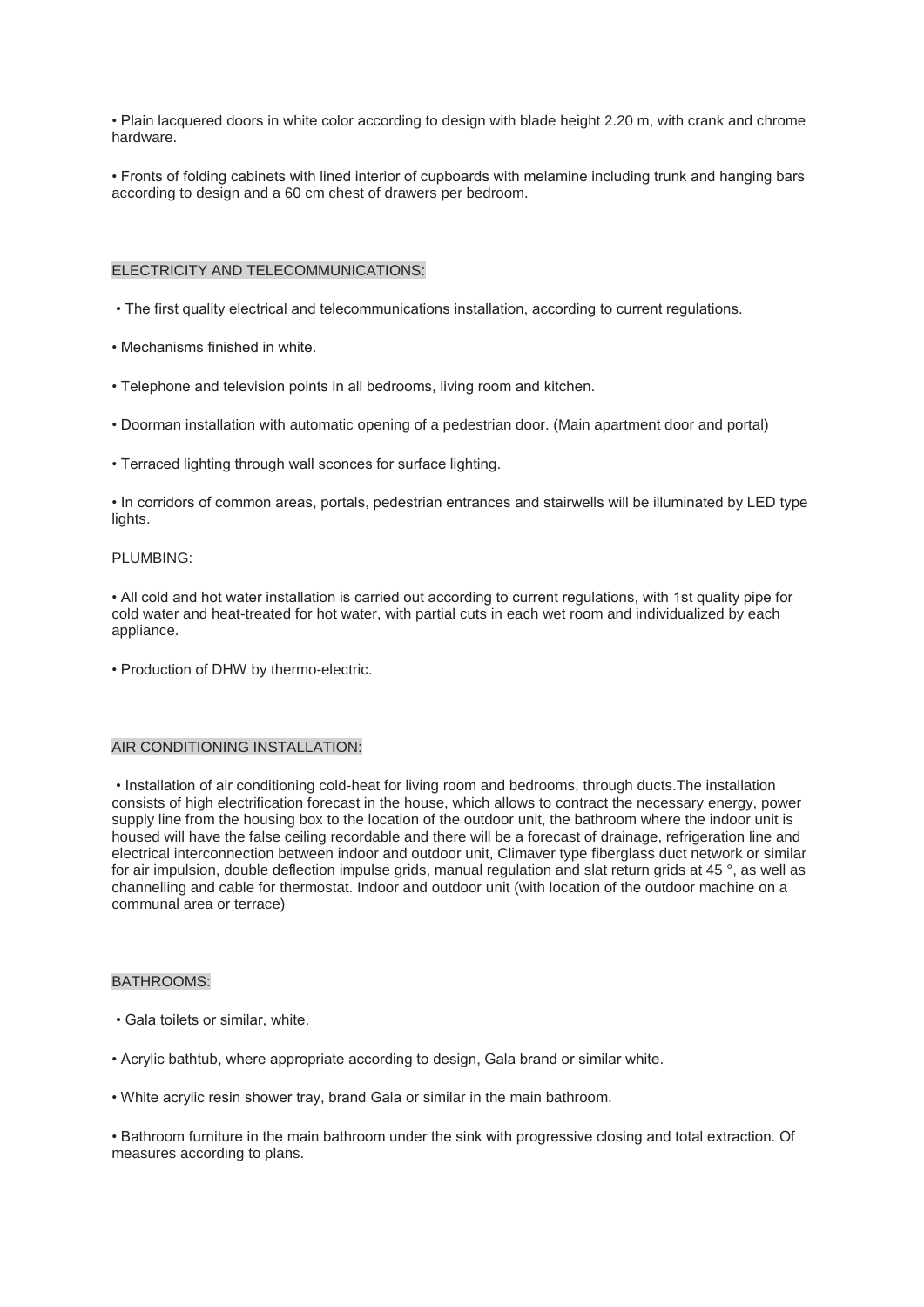• Single-lever chromed faucet "TRES" or similar.

• Glass cabin with folding door in toilet separation with the rest of the bathroom, according to design in penthouse apartments.

- Mirror over sinks in bathrooms.
- Fixed screen in showers.
- Thermostatic shower faucet with large size shower head.

#### KITCHEN:

• Fully furnished kitchen, with furniture up to the ceiling according to design, white lacquered finish, with gola handle and lacquered uñero equal door, smooth base made of white lacquered aluminum.

• LED lighting strip under tall furniture.• Countertop of compac or similar.

Multifunction oven, microwave, refrigerator, dishwasher, washing machine and dryer, Balay brand or similar. (integration of refrigerator and dishwasher in kitchen).

• Single lever tap.

## PAINTING:

- Exterior is finished with exterior paint in white, according to design.
- Interior, plain white plastic on walls and ceilings.

## EXTERIORS AND PARKING:

- Pedestrian access flooring with light color prefabricated concrete.
- Recreational roads, according to project.

• Perimeter enclosure of the plot by means of a concrete wall and / or metal fence and / or wall of plastered brickwork and painted white, as appropriate.

- The vehicle door with automatic activation via remote control.
- Overflow pool with salt chlorination and interior lighting.
- Gardening, with automatic irrigation by sprinkling on grass areas, and drip irrigation on the rest.
- Lighting on roads using beacons and through light projectors in specific garden areas.

• Concrete pergolas on penthouse terraces, where appropriate according to design and aluminum in solarium area.

• Outdoor sports and recreation zone in communal area, according to project.